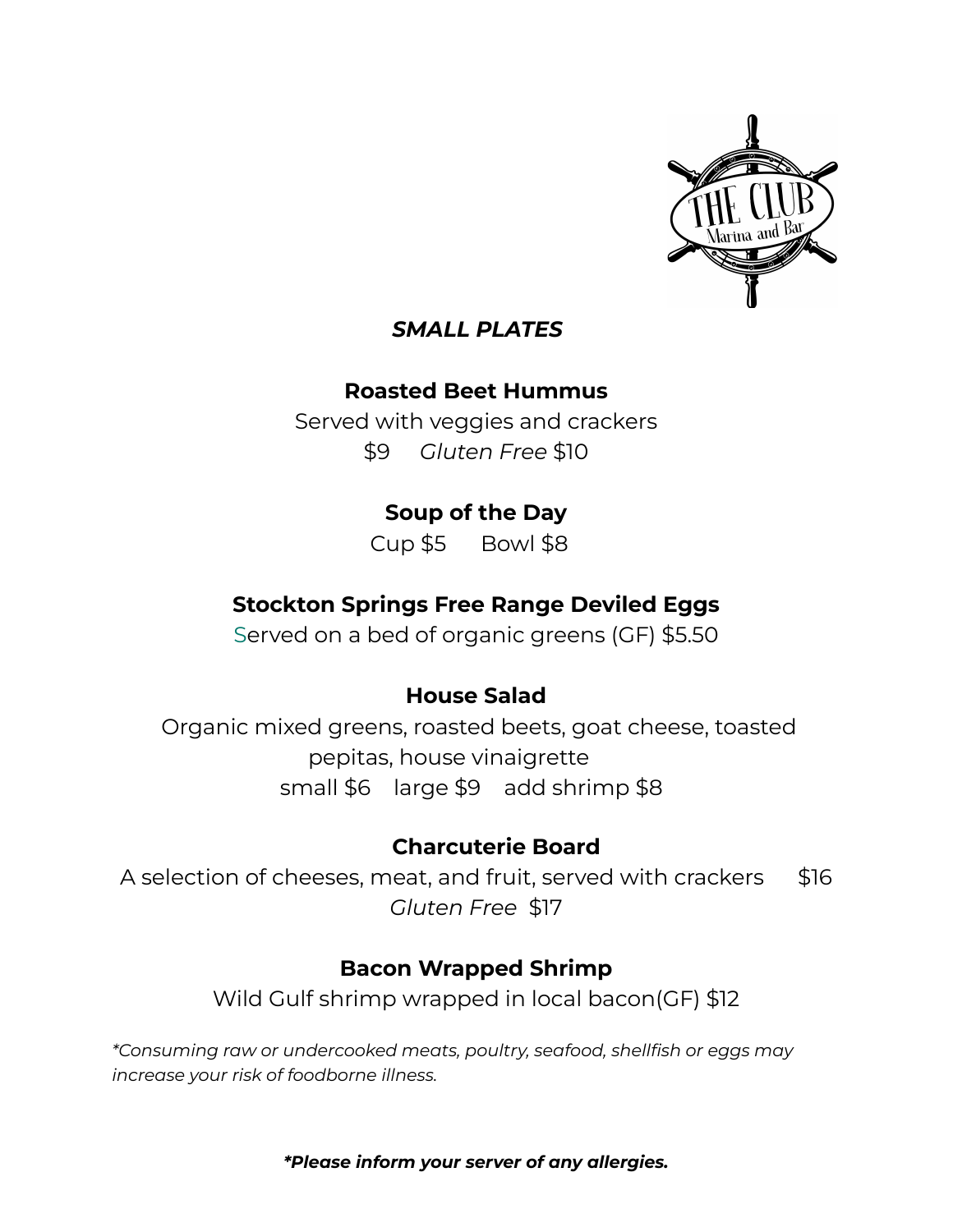# *MAIN FARE* **Jodie's Szechuan Noodles**

Linguine tossed with pea pods, peppers, water chestnuts and our Szechuan sauce, served warm or cold (vegan) \$13 Add shrimp \$8

## **Beet Burger**

Our house made burger topped with greens, pickled onions, avocado slices, served on a Bucksport country wheat bun with local chips and a pickle \$16

## **Pulled Pork**

On a Bucksport country wheat bun with chips and slaw \$16 Over greens with chips and slaw(GF) \$16

# **Nachos** (GF)

Organic tortilla chips topped Vermont cheddar cheese Pulled pork, scallions and jalapeños \$14 Veggie Nachos Black beans, peppers, scallions and jalapeños \$12 Just Cheese Nachos \$10 Vegan Cheese add \$2

# **Quiche of the Day**

Served with an organic house salad (GF) \$16

# **Paninis**

Served on Bucksport sourdough with local chips and a pickle American Favorite-Ham and cheddar/Ham and swiss Turkey Reuben- Turkey, swiss, slaw, thousand island Veggie Reuben- Cheddar, slaw, tomato, pickles, thousand island \$16

Add side salad or slaw \$3.50